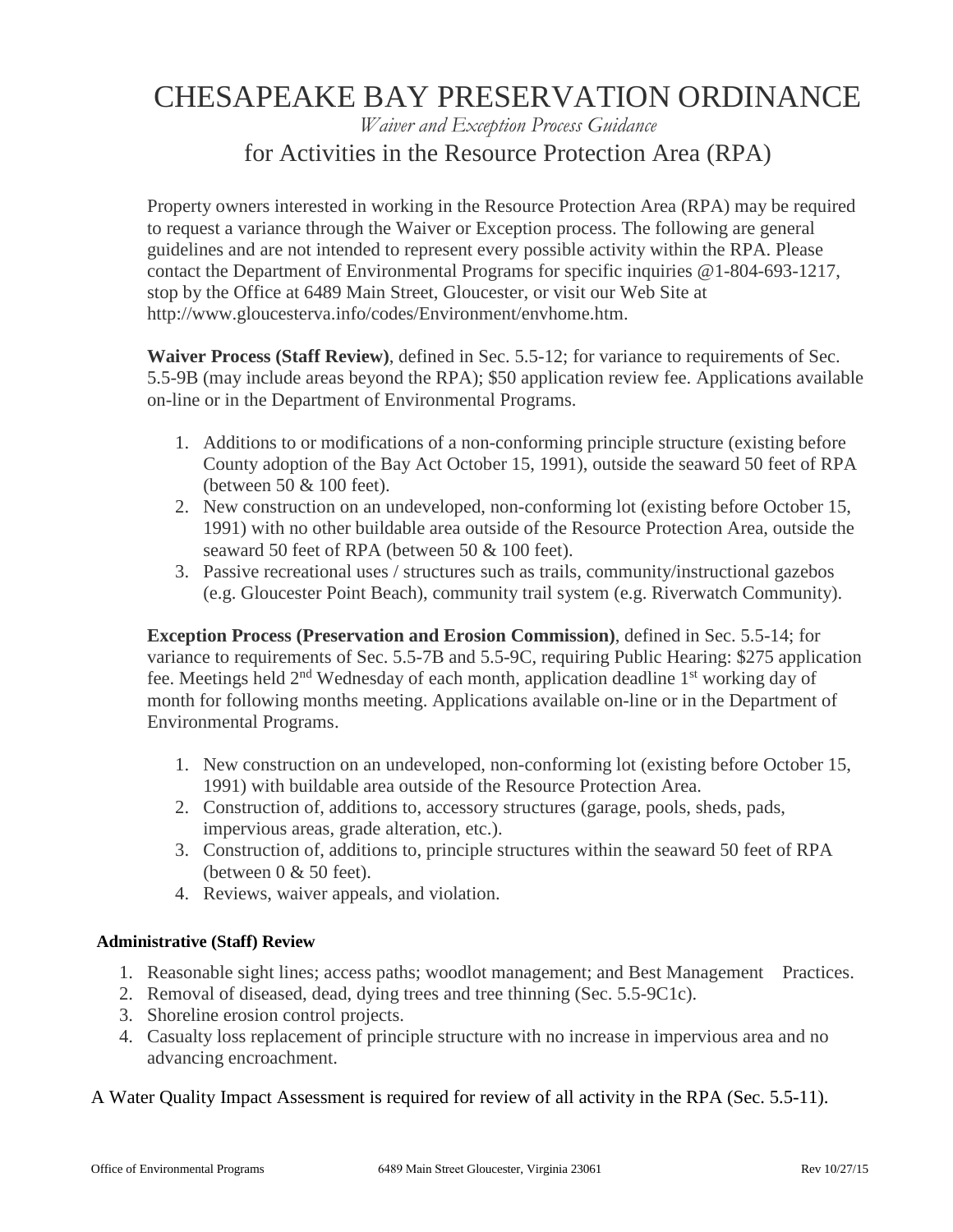|                                                      |                                                                            | <b>Chesapeake Bay Preservati</b><br>Ordinance<br><b>Exception Application</b>                                                                                                                                                                                                        |  |
|------------------------------------------------------|----------------------------------------------------------------------------|--------------------------------------------------------------------------------------------------------------------------------------------------------------------------------------------------------------------------------------------------------------------------------------|--|
| <b>Application Type:</b>                             | $L$ Exception                                                              | Public Hearing Process through the CB Preservation and Erosion Commission (\$275.00 App. Fee)<br>$\Box$ Appeal (to $\Box$                                                                                                                                                            |  |
|                                                      |                                                                            | An application for exception is required for new, non water-dependent development, redevelopment, and construction<br>within fifty-feet of resource feature. A Water Quality Impact Assessment shall be submitted for all activity occurring in<br><b>Resource Protection Areas.</b> |  |
| APPLICANT/AGENT INFORMATION:                         |                                                                            |                                                                                                                                                                                                                                                                                      |  |
| Name:                                                | Phone:<br><u> 1980 - Johann Barn, mars ar breithinn ar chuid ann an t-</u> |                                                                                                                                                                                                                                                                                      |  |
| Address:                                             |                                                                            |                                                                                                                                                                                                                                                                                      |  |
|                                                      |                                                                            | City/State/Zip:                                                                                                                                                                                                                                                                      |  |
| Email:                                               |                                                                            |                                                                                                                                                                                                                                                                                      |  |
| PROPERTY OWNER INFORMATION:<br>Name:                 |                                                                            |                                                                                                                                                                                                                                                                                      |  |
|                                                      |                                                                            | Mailing Address: Phone:                                                                                                                                                                                                                                                              |  |
| City/State/Zip:                                      |                                                                            |                                                                                                                                                                                                                                                                                      |  |
| <b>PROPERTY INFORMATION:</b><br>Tax Map/<br>$RPC$ #: |                                                                            | E911/Street Address:                                                                                                                                                                                                                                                                 |  |
| Date Lot Recorded:                                   |                                                                            | Nearest Water Body:                                                                                                                                                                                                                                                                  |  |
|                                                      |                                                                            | Distance to nearest RPA feature: Sq. ft. of encroachment:                                                                                                                                                                                                                            |  |
| <b>DETAILS OF REQUEST:</b>                           |                                                                            |                                                                                                                                                                                                                                                                                      |  |
|                                                      |                                                                            |                                                                                                                                                                                                                                                                                      |  |
|                                                      |                                                                            |                                                                                                                                                                                                                                                                                      |  |

PRIVACY ACT STATEMENT: Information provided in the Chesapeake Bay application will be used in the permit review process and is a matter of public record once the application is filed. Disclosure of the requested information is voluntary, but it may not be possible to evaluate the permit application or to issue a permit if the information requested is not provided.

CERTIFICATION: I am hereby applying for all permits typically issued by the DEQ, VMRC, U.S. Army Corps of Engineers, Chesapeake Bay process, and/or Local Wetlands Boards for the activities I have described herein. I agree to allow the duly authorized representatives of any regulatory or advisory agency to enter upon the premises of the project site at reasonable times to inspect and photograph site conditions, both in reviewing a proposal to issue a permit and after permit issuance to determine compliance with the permit. In addition, I certify under penalty of law that this document and all attachments were prepared under my direction or supervision in accordance with a system designed to assure that qualified personnel properly gather and evaluate the information submitted. Based on my inquiry of the person or persons who manage the system or those persons directly responsible for gathering the information, the information submitted is, to the best of my knowledge and belief, true, accurate, and complete. I am aware that there are significant penalties for submitting false information, including the possibility of fine and imprisonment for knowing violations.

Name (Printed) Signature Date

Signature

\_\_\_\_\_\_\_\_\_\_\_\_\_\_\_\_\_\_\_\_\_\_\_\_\_\_\_\_ \_\_\_\_\_\_\_\_\_ \_\_\_\_\_\_\_\_\_\_\_\_\_\_\_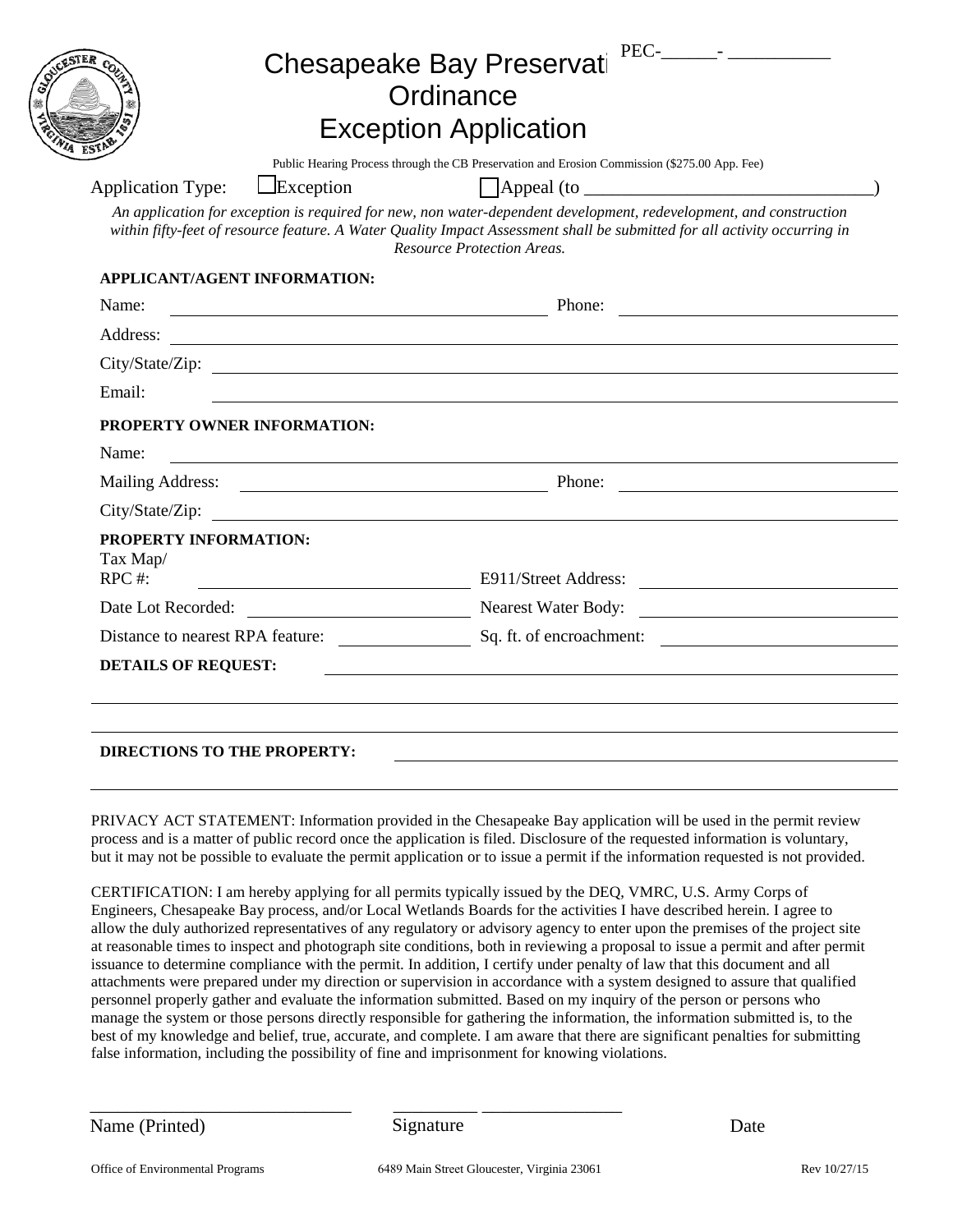#### **Conditions for granting exception (Sec. 5.5-14):**

- 1. Requirements shall be minimum necessary to afford relief
- 2. Reasonable and appropriate conditions are imposed, as warranted, that will prevent the allowed activity from causing a degradation of water quality.
- 3. Granting exception will not confer applicant any special privileges that are denied to other property owners subject to its provisions and are similarly situated.
- 4. Exception is in harmony with purpose and intent of Ordinance and not of substantial detriment to water quality.
- 5. Exception not based on self-imposed/created conditions or circumstances.
- 6. Other finding, as appropriate and required by County.

|                                                                                                                                                                                                                                                                                                          | <b>OFFICE USE ONLY</b>                      |        |                                                                                                                                                                                                                               |
|----------------------------------------------------------------------------------------------------------------------------------------------------------------------------------------------------------------------------------------------------------------------------------------------------------|---------------------------------------------|--------|-------------------------------------------------------------------------------------------------------------------------------------------------------------------------------------------------------------------------------|
|                                                                                                                                                                                                                                                                                                          |                                             |        |                                                                                                                                                                                                                               |
|                                                                                                                                                                                                                                                                                                          |                                             |        |                                                                                                                                                                                                                               |
| <b>COMMISSION DECISION:</b>                                                                                                                                                                                                                                                                              |                                             |        |                                                                                                                                                                                                                               |
| APPROVED: _____ Approval is valid for 36 months from date of approval.<br>Conditions/Comments: Conditions of Conditions of Conditions of Conditions of Conditions of Conditions of Conditions of Conditions of Conditions of Conditions of Conditions of Conditions of Conditions of Conditions of Condi |                                             |        |                                                                                                                                                                                                                               |
| DENIED:                                                                                                                                                                                                                                                                                                  |                                             |        | *Please be advised that you may appeal the Chesapeake Bay Preservation $\&$ Erosion Commission's decision, in writing, to<br>the Circuit Court of Gloucester County within 30 days of the date of this Commission's decision. |
| <b>Commission Chairman Signature</b>                                                                                                                                                                                                                                                                     | <b>Date</b>                                 |        |                                                                                                                                                                                                                               |
|                                                                                                                                                                                                                                                                                                          |                                             | Dated: |                                                                                                                                                                                                                               |
|                                                                                                                                                                                                                                                                                                          |                                             |        |                                                                                                                                                                                                                               |
|                                                                                                                                                                                                                                                                                                          |                                             |        |                                                                                                                                                                                                                               |
| Date Surety Released:<br><u>Letter and the surety relative surety relative</u> and the surface surface surface surface surface surface surface surface surface surface surface surface surface surface surface surface surface surfac                                                                    |                                             |        |                                                                                                                                                                                                                               |
|                                                                                                                                                                                                                                                                                                          | <b>Chesapeake Bay Program Administrator</b> |        | <b>Date</b>                                                                                                                                                                                                                   |
|                                                                                                                                                                                                                                                                                                          |                                             |        |                                                                                                                                                                                                                               |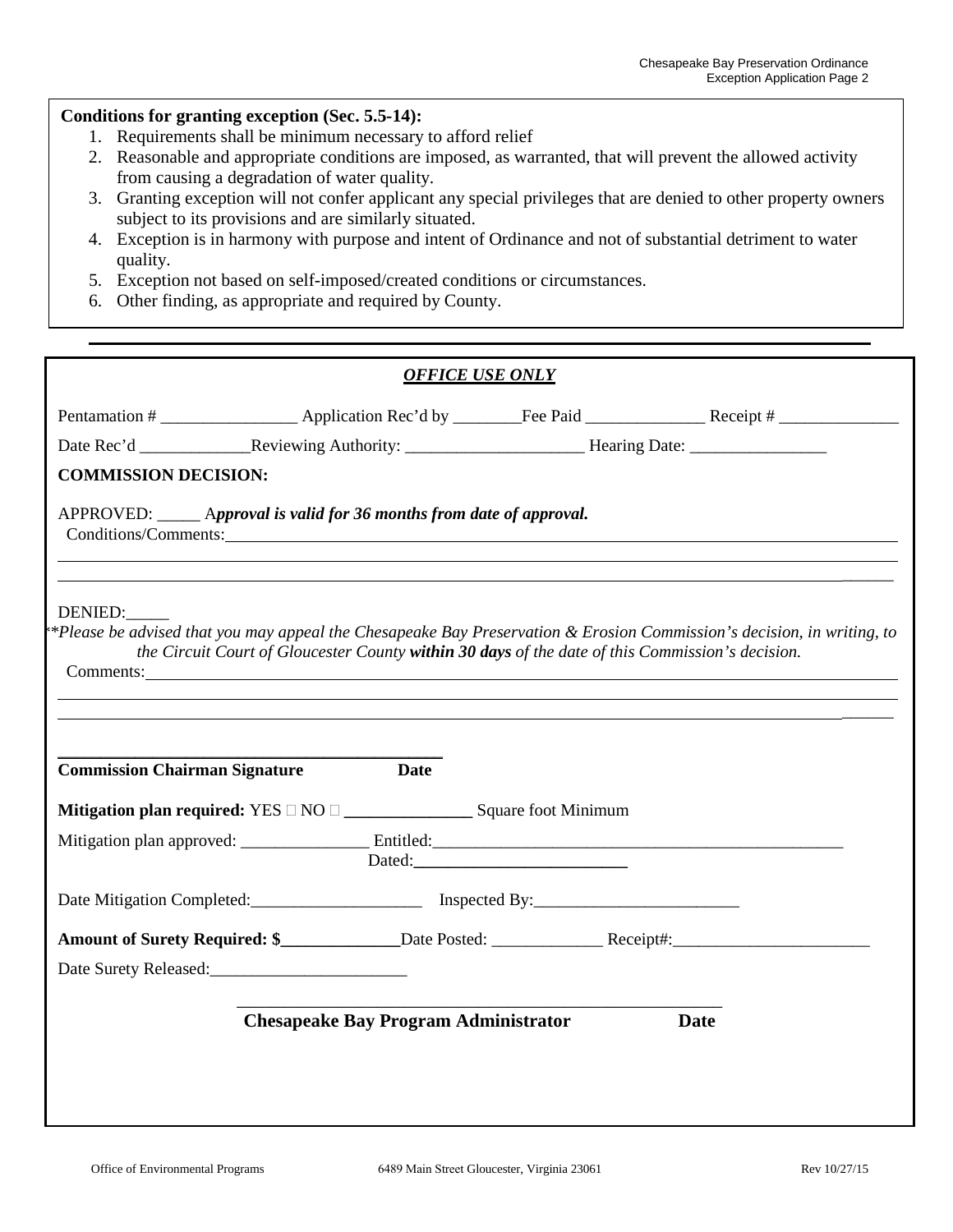

## **WATER QUALITY IMPACT ASSESSMENT**

Project #

#### (Required for all development/redevelopment in the Resource Protection Area; CBPO 5.5-11)

*An engineer or design professional may be required to conduct this water quality impact assessment if the proposed land disturbance is greater than 10,000 square feet or the proposed encroachment is into the seaward 50 feet of the 100-foot Resource Protection Area (RPA) buffer.*

|  | Application Type: CBPA Waiver CBPA Exception RPA Modification (Admin. Process) |
|--|--------------------------------------------------------------------------------|
|  |                                                                                |
|  |                                                                                |
|  |                                                                                |
|  |                                                                                |
|  |                                                                                |

*A site drawing, which shows the following, must be attached to this water quality impact assessment:*

- 1. Location of the components of the RPA, including the 100-foot buffer area;
- 2. Location and nature of any proposed encroachment into the buffer area, including, type of paving material; areas of clearing or grading; location of any structures, drives, or other impervious cover; sewage disposal systems or reserve drainfield sites; and wells.
- 3. Type and location of proposed best management practices to mitigate the proposed encroachment;
- 4. Location of existing vegetation onsite, including the number, type of trees, caliper and other vegetation to be removed in the buffer to accommodate the encroachment or modification; and
- 5. Type, size, and location of replacement vegetation.

#### *Site Conditions (of site and adjacent lands):*

| Types:                                                                                         |  |  |
|------------------------------------------------------------------------------------------------|--|--|
| Types:                                                                                         |  |  |
| Types: Types:                                                                                  |  |  |
|                                                                                                |  |  |
| Number of New Canopy Trees Proposed: Types: Types: Types: Number of New Canopy Trees Proposed: |  |  |
|                                                                                                |  |  |
|                                                                                                |  |  |
|                                                                                                |  |  |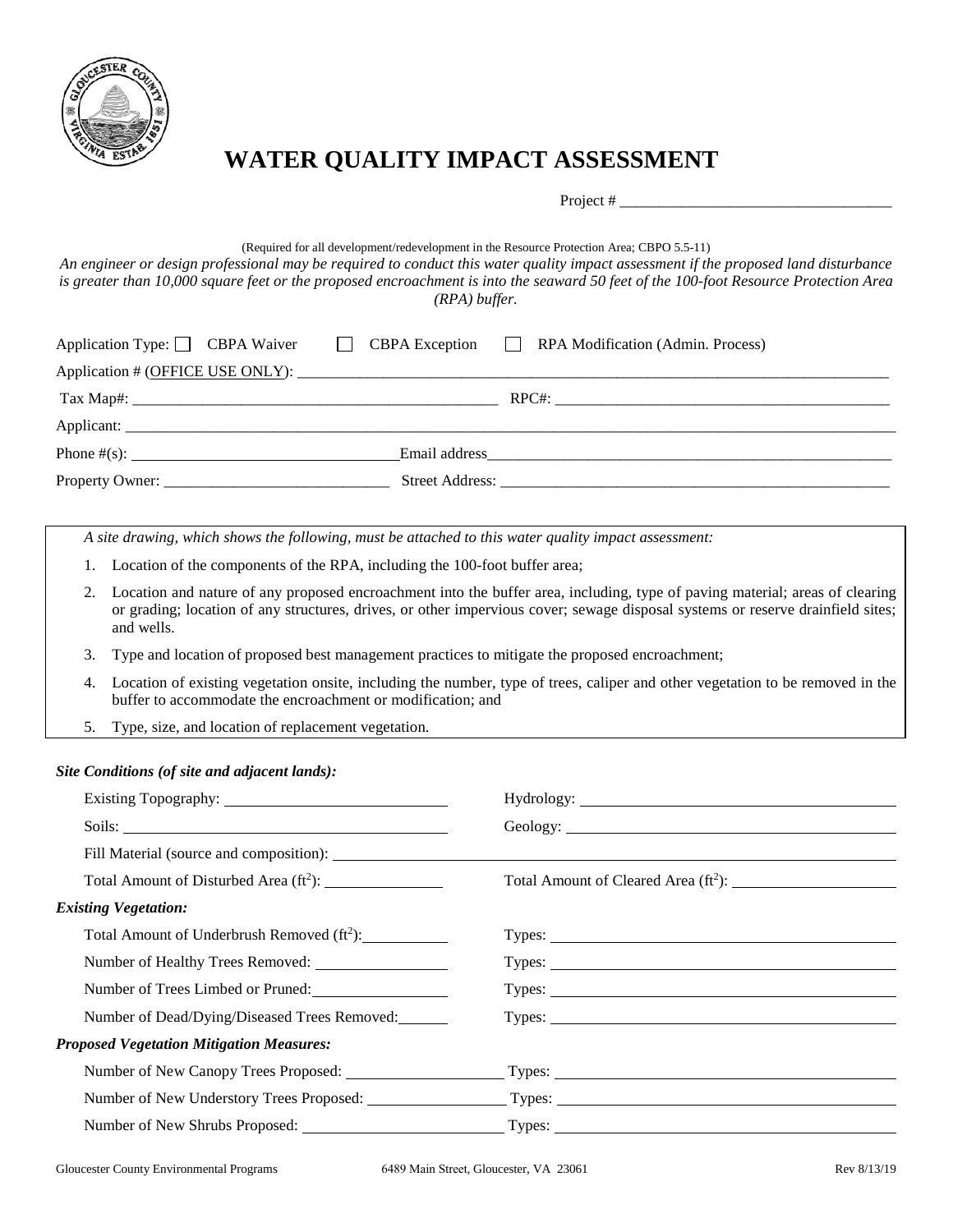|                                            | <b>Proposed Erosion and Sedimentation Control Practices:</b>                       |                                                                                                                         |
|--------------------------------------------|------------------------------------------------------------------------------------|-------------------------------------------------------------------------------------------------------------------------|
| $\Box$ Silt Fencing                        | Temporary Construction Entrance                                                    | $\Box$ Straw Bale Barrier(s)                                                                                            |
| Inlet Protection                           | Temporary/Permanent Seeding                                                        | Mulching                                                                                                                |
| □Tree Protection                           | Sediment Trap                                                                      |                                                                                                                         |
|                                            | $\Box$ Other:                                                                      |                                                                                                                         |
| <b>Proposed Best Management Practices:</b> |                                                                                    |                                                                                                                         |
|                                            | $\Box$ Dry Well(s) $\Box$ Infiltration Trench(es) $\Box$ Vegetated Filter Strip(s) | $\Box$ Grass Swale(s)                                                                                                   |
|                                            |                                                                                    |                                                                                                                         |
| <b>Wastewater (Septic) Element:</b>        |                                                                                    |                                                                                                                         |
|                                            |                                                                                    | Attach legible, clean copy of Health Department Approval Information- to include calculations and dimensions.           |
|                                            |                                                                                    | Description of potential impacts of the proposed wastewater systems including and proposed mitigated measures for these |
|                                            |                                                                                    |                                                                                                                         |
|                                            |                                                                                    |                                                                                                                         |
|                                            |                                                                                    |                                                                                                                         |
|                                            |                                                                                    |                                                                                                                         |
|                                            |                                                                                    |                                                                                                                         |

PRIVACY ACT STATEMENT: Information provided in the Chesapeake Bay application will be used in the permit review process and is a matter of public record once the application is filed. Disclosure of the requested information is voluntary, but it may not be possible to evaluate the permit application or to issue a permit if the information requested is not provided.

CERTIFICATION: I am hereby applying for all permits typically issued by the DEA, VMRC, U.S. Army Corps of Engineers, Chesapeake Bay process, and/or Local Wetlands boards for the activities I have described herein. I agree to allow the duly authorized representatives of any regulatory or advisory agency to enter upon the premises of the project site at reasonable times to inspect and photograph site conditions, both in reviewing proposal to issue a permit and after permit issuance to determine compliance with the permit. In addition, I certify under penalty of law that this document and all attachments were prepared under my direction or supervision in accordance with a system designed to assure that qualified personnel properly gather and evaluate the information submitted. Based on my inquiry of the person or persons who manage the system or those persons directly responsible for gathering the information, the information submitted is, to the best of my knowledge and belief, true, accurate, and complete. I am aware that there are significant penalties for submitting false information, including the possibility of fine and imprisonment for knowing violations.

Name (Printed)

Signature Date Date of the Date of the United States of the Date of the Date of the Date of the Date of the Date of the Date of the Date of the Date of the Date of the Date of the Date of the Date of the Date of the United

\_\_\_\_\_\_\_\_\_\_\_\_\_\_\_\_\_\_\_\_\_\_\_\_\_\_\_\_\_\_\_\_\_\_\_\_\_\_\_\_\_\_\_\_\_\_\_\_\_\_\_\_\_\_\_\_\_\_\_\_\_\_\_

\_\_\_\_\_\_\_\_\_\_\_\_\_\_\_\_\_\_\_\_\_\_\_\_\_\_\_\_\_\_\_\_\_\_\_\_\_\_\_\_\_\_\_\_\_\_\_\_\_\_\_\_\_\_\_\_\_\_\_\_\_\_\_ \_\_\_\_\_\_\_\_\_\_\_\_\_\_\_\_\_\_\_\_\_\_\_\_\_\_\_\_